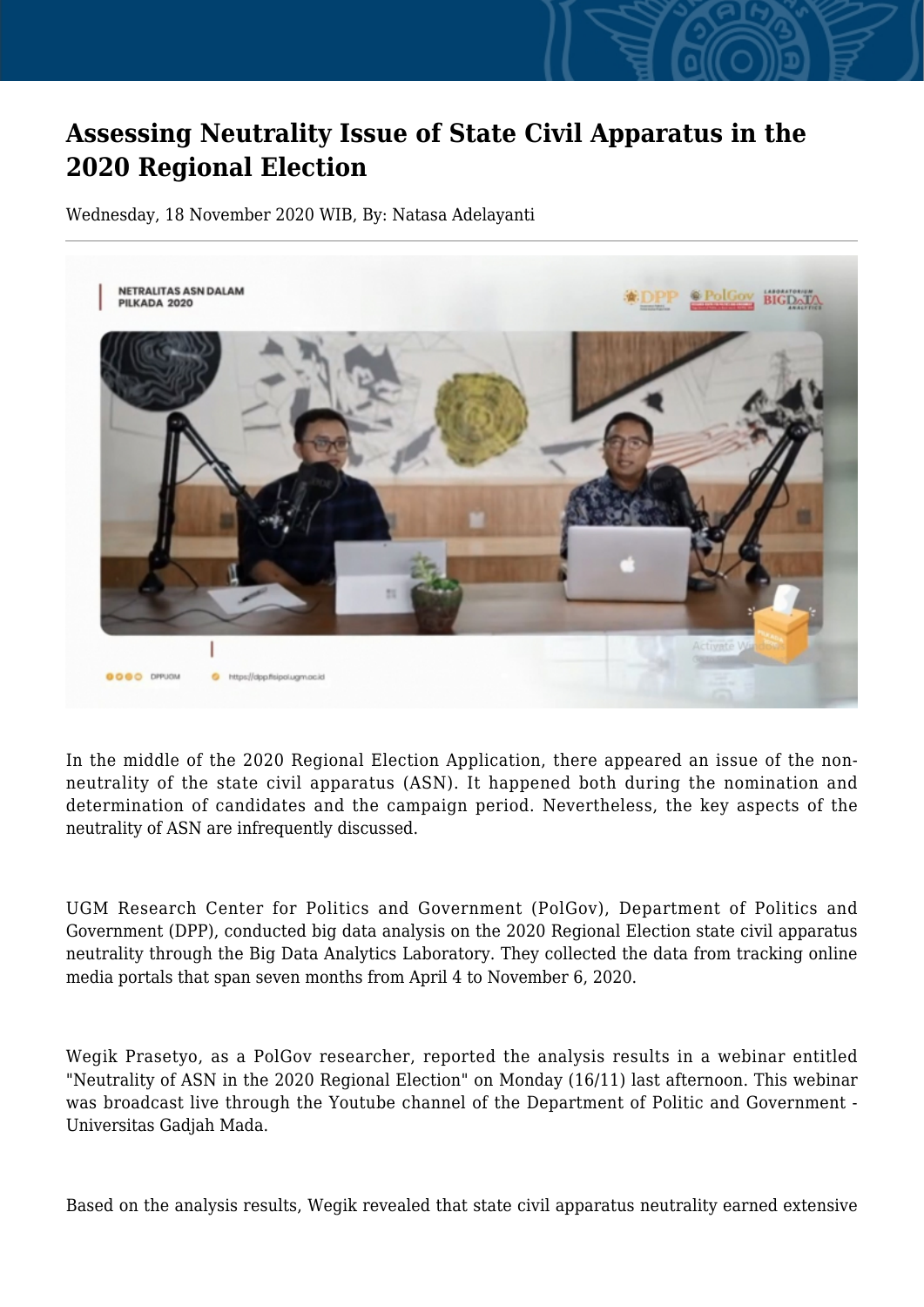media coverage. There were a total of 8,662 articles collected from 189 online media portals. He also added that the public has great concern regarding this issue.

Wegik also explained that the data shows that state civil apparatus with a particular territorial control might have a big opportunity to violate the principle of neutrality. This fact is relevant to data from the Agency of State Civil Apparatus (BKN), which revealed that the territorial governor (camat/lurah) had committed many infringements (apart from functional officials, high-ranking positions, administrators, and executives). Additionally, districts/cities are in the most publicity on a regional basis than provinces that are in line by the fact that regents/mayors are somehow greater than the governors.

Wegik found another analysis. It was the number of neutrality violations on state civil apparatus' social media. He said that this neutrality was revealed by evidence of state civil apparatus who liked, shared, and even made candidate campaign posts.

The last finding from Wegik's analysis is that there is a transformation in neutrality during the registration and campaign period. There was sometimes association neutrality with candidacy relations in the middle of the registration period, whether state civil apparatus approached political parties or vice versa. Meanwhile, during the campaign period, neutrality is sometimes connected to taking one candidate's side.

Concerning media coverage, Dr. Abdul Gaffar Karim, as a lecturer at UGM DPP and attended the event as a speaker, responded that it also depends on each region's value. He added that the media tends to have exposure purely. Meanwhile, for more underdeveloped areas, some executives may manage control there.

Then, Sutrisno Wati, a member of the DIY Agency of General Elections Supervisory, who also attended as a speaker, said the analysis results from PolGov were relevant to her current research as Agency of General Elections Supervisory. Therefore, she also has a similar finding. So far, the most complaints related to ASN neutrality are the prerequisite of support through social media, namely 218 suspected cases. Another significant complaint related to neutrality is that many state civil apparatuses attend the gathering, socialization, and social service for candidate pairs or political parties.

Lastly, Prof. Agus Pramusinto, as the Head Commission of the state civil apparatus, said that from his experience meeting state civil apparatus and politicians, he reckoned that the issue of neutrality seemed ambiguous. The state civil apparatuses always say that they have no choice because politicians always drag them along when there is an election. Meanwhile, politicians defend themselves that this was not their fault. This condition is because the state civil apparatus usually offers support when the politician joins the election.